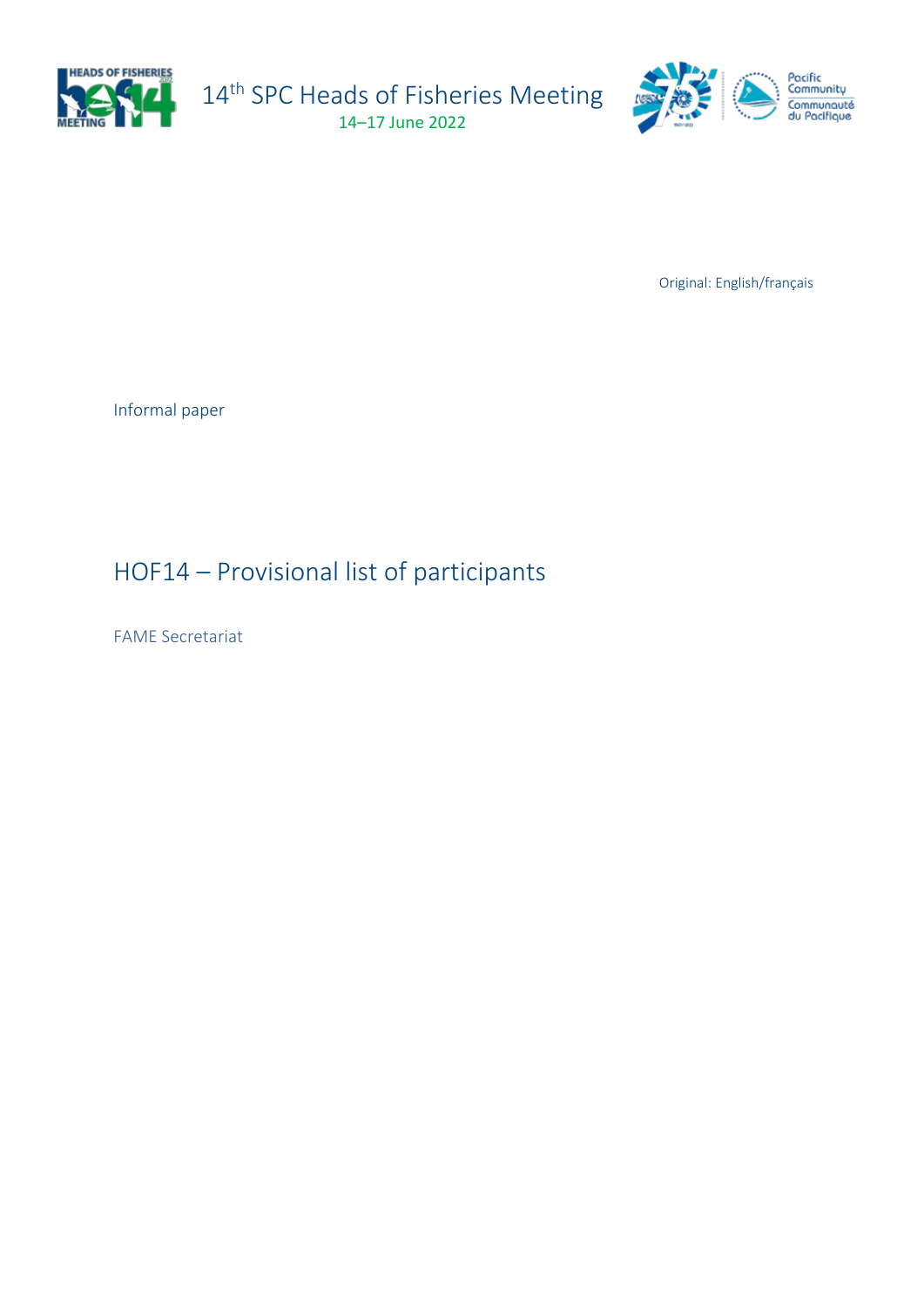

| <b>American Samoa</b>                                                                                                                                                         |                                                                                                                                                             |                             |  |
|-------------------------------------------------------------------------------------------------------------------------------------------------------------------------------|-------------------------------------------------------------------------------------------------------------------------------------------------------------|-----------------------------|--|
| <b>Archie SOLIAI</b>                                                                                                                                                          |                                                                                                                                                             | archie.soliai@gmail.com     |  |
| <b>Australia</b>                                                                                                                                                              |                                                                                                                                                             |                             |  |
| <b>Karen BRAY</b><br>Director of Pacific Maritime Section                                                                                                                     | Department of Foreign Affairs and Trade, Australia                                                                                                          | Karen.Bray@dfat.gov.au      |  |
| <b>Harry NEEDHAM</b>                                                                                                                                                          | Department of Foreign Affairs and Trade, Australia                                                                                                          | Harry.Needham@dfat.gov.au   |  |
| <b>Ann FLEMING</b><br>Research Program Manager                                                                                                                                | Australia Centre for International Agricultural Re-<br>search (ACIAR)                                                                                       | Ann.Fleming@aciar.gov.au    |  |
| <b>Ishara DAVEY</b>                                                                                                                                                           | Australian Consulate, Noumea                                                                                                                                | Ishara.Davey@dfat.gov.au    |  |
| <b>Scarlett MITRAN</b>                                                                                                                                                        | Australian Consulate, Noumea                                                                                                                                | Scarlett.Mitran@dfat.gov.au |  |
| <b>Cook Islands</b>                                                                                                                                                           |                                                                                                                                                             |                             |  |
| <b>Pamela MARU</b><br>Secretary                                                                                                                                               | Ministry of Marine Resources (MMR)<br>Mauke Office - PO Box 85<br>Avarua, Rarotonga- Cook Islands                                                           | p.maru@mmr.gov.ck           |  |
| <b>Koroa RAUMEA</b><br>Director, Inshore and Aquaculture<br><b>Fisheries</b>                                                                                                  | Ministry of Marine Resources (MMR)<br>Inshore Fisheries Management and Aquaculture Divi-<br>sion PO Box 85 Avarua, Rarotonga Cook Islands                   | K.Raumea@mmr.gov.ck         |  |
| <b>Federated States of Micronesia</b>                                                                                                                                         |                                                                                                                                                             |                             |  |
| <b>Vanessa FREAD</b><br><b>Assistant Secretary</b><br>(Head of delegation)                                                                                                    | Department of Resources and Development<br>Division of Marine Resources<br>P.O Box PS-12 Palikir, Pohnpei State, FM 96941<br>Federated States of Micronesia | freadv@yahoo.com            |  |
| <b>Jamel JAMES</b>                                                                                                                                                            | National Oceanic Resources Management Authority<br>(NORMA)                                                                                                  | jamel.james@norma.fm        |  |
| <b>Dave MATHIAS</b>                                                                                                                                                           | Department of Resources and Development<br>Division of Marine Resources                                                                                     | dmathias@fsmrd.fm           |  |
| <b>Valentin A. MARTIN</b><br><b>Deputy Assistant Secretary</b>                                                                                                                | Department of Resources and Development<br>Division of Marine Resources                                                                                     | fsmmrd@mail.fm              |  |
| <b>Fiji</b>                                                                                                                                                                   |                                                                                                                                                             |                             |  |
| Neomai RAVITU<br>Director of Fisheries                                                                                                                                        | Fiji Ministry of Fisheries                                                                                                                                  |                             |  |
| Dr. Alok KALLA<br>Principal Fisheries Aquaculture<br>Officer                                                                                                                  | Fiji Ministry of Fisheries                                                                                                                                  |                             |  |
| <b>Saras SHARMA GOUNDAR</b><br>Principal Fisheries Inshore Officer                                                                                                            | Fiji Ministry of Fisheries                                                                                                                                  |                             |  |
| <b>Nanise KURIDRANI TUQIRI</b><br>Principal Fisheries Research Officer                                                                                                        | Fiji Ministry of Fisheries                                                                                                                                  |                             |  |
| <b>France</b>                                                                                                                                                                 |                                                                                                                                                             |                             |  |
| Luc ASSELIN de WILLIENCOURT<br>Représentant permanent adjoint de la<br>France auprès de la Communauté du<br>Pacifique et du Programme Régional<br>Océanien de l'Environnement | French Embassy                                                                                                                                              |                             |  |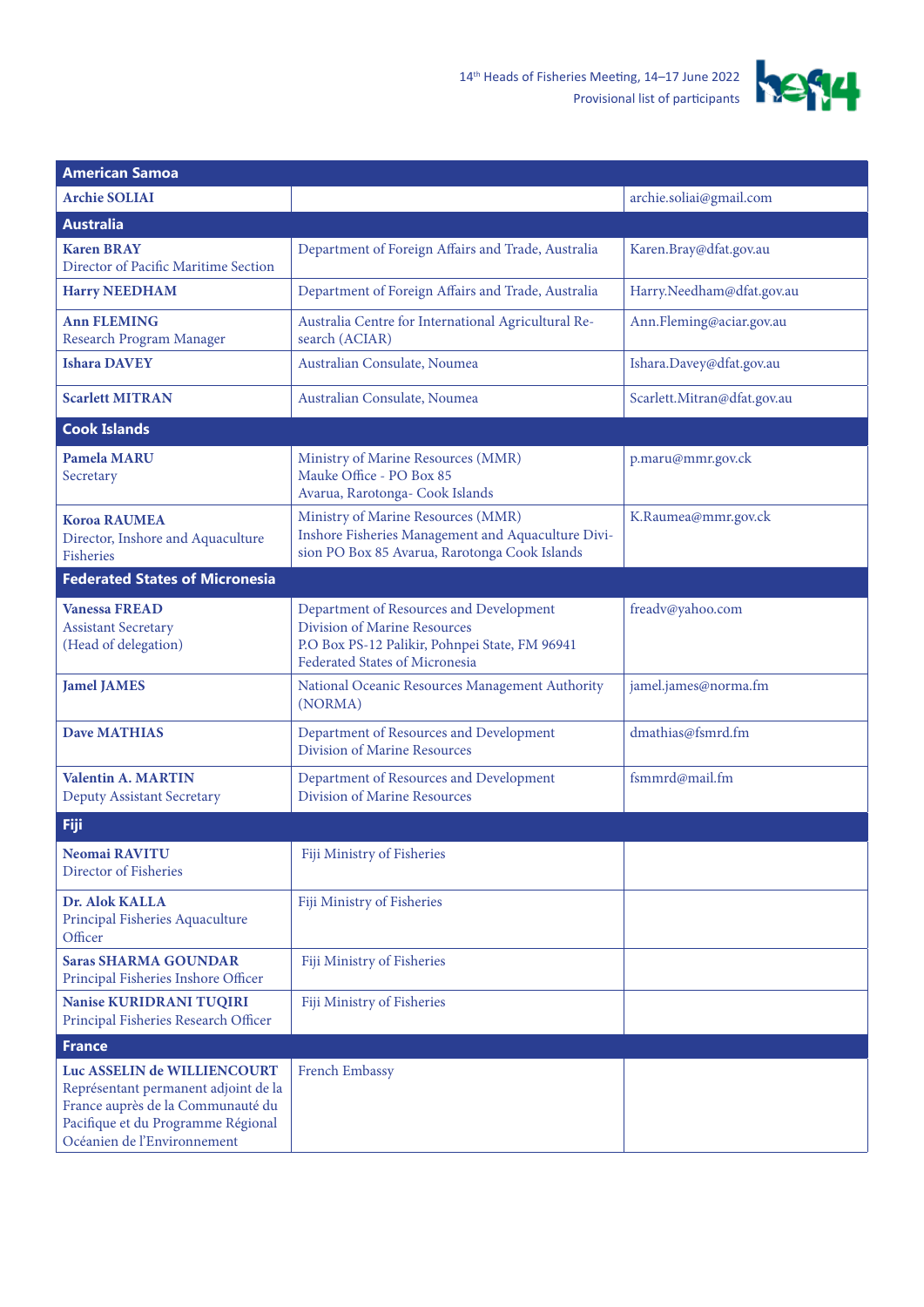

| <b>Guam</b>                                                                                       |                                                                                     |                                 |
|---------------------------------------------------------------------------------------------------|-------------------------------------------------------------------------------------|---------------------------------|
| <b>Jay GUTIERREZ</b><br>Chief, Department of Agriculture                                          | Division of Aquatic and Wildlife Resources (DAWR)                                   | Jay.Gutierrez@doag.guam.gov     |
| <b>Chelsa MUNA-BRECHT</b><br>Director                                                             | Guam Department of Agriculture                                                      | Chelsa.MunaBrecht@doag.guam.gov |
| <b>Jason BIGGS</b>                                                                                | Division of Aquatic and Wildlife Resources<br><b>Guam Department of Agriculture</b> | Jason.Biggs@doag.guam.gov       |
| <b>Brent TIBBATTS</b>                                                                             | <b>Guam Department of Agriculture</b>                                               | brent.tibbatts@doag.guam.gov    |
| <b>Thomas FLORES</b>                                                                              | <b>Guam Department of Agriculture</b>                                               | thomas.floresjr@doag.guam.gov   |
| <b>Kiribati</b>                                                                                   |                                                                                     |                                 |
| <b>Tooreka TEEMARI</b><br>Director of Coastal Fisheries                                           | Ministry of Fisheries and Marine Resources Develop-<br>ment                         | toorekat@fisheries.gov.ki       |
| <b>Karibanang TAMUERA</b><br>Senior Fisheries Officer<br>Coastal fisheries                        | Ministry of Fisherie and Marine Resources Develop-<br>ment                          | karibanangt@fisheries.gov.ki    |
| <b>Marshall Islands</b>                                                                           |                                                                                     |                                 |
| <b>Glen JOSEPH</b><br><b>Executive Director</b>                                                   | Marshall Islands Marine Resource Authority                                          | gjoseph@mimra.com               |
| <b>Florence EDWARDS</b><br><b>Coastal Fisheries Deputy Director</b>                               | Marshall Islands Marine Resources Authority                                         | fedwards@mimra.com              |
| <b>Berry MULLER</b><br>Deputy Director for Oceanic<br>& Industrial Affairs                        | Marshall Islands Marine Resources Authority                                         | bmuller@mimra.com               |
| <b>Benedict YAMAMURA</b><br><b>Chief of Coastal Fisheries</b>                                     | Marshall Islands Marine Resources Authority                                         | byamamura@mimra.com             |
| <b>Emma KABUA-TIBON</b><br><b>RMI PAN Coordinator</b>                                             | Marshall Islands Marine Resources Authority                                         | ekabua.tibon@mimra.com          |
| <b>Melba WHITE</b><br>Aquaculture Development Coordi-<br>nator                                    | Marshall Islands Marine Resources Authority                                         | mwhite@mimra.com                |
| <b>Nauru</b>                                                                                      |                                                                                     |                                 |
| <b>Giovanni GIOURA</b><br>Senior Fisheries Officer (Coastal)                                      | Nauru Ministry of Fisheries and Marine Resources                                    | giovannigioura17@gmail.com      |
| <b>Being YEETING</b><br><b>Fisheries Advisor</b>                                                  | Ministry of Fisheries and Marine Resources                                          | byeeting                        |
| <b>New Zealand</b>                                                                                |                                                                                     |                                 |
| <b>Joanna ANDERSON</b><br>Unit Manager, Pacific Ocean and<br>Fisheries, Pacific Regional Division | New Zealand Ministry of Foreign Affairs & Trade -<br>Manatū Aorere                  | Joanna.Anderson@mfat.govt.nz    |
| <b>Sonia GARCIA</b><br>Senior Policy Analyst, International<br>Fisheries Management Team          | Ministry for Primary Industries - Manatū Ahu Matua<br>(Head of Delegation)          | Sonia.Garcia@mpi.govt.nz        |
| <b>Toni FERDINANDS</b><br>Senior Pacific Fisheries Adviser,<br><b>Fisheries New Zealand</b>       | Ministry for Primary Industries - Manatū Ahu Matua                                  | Toni.Ferdinands@mpi.govt.nz     |
| <b>Finbar KIDDLE</b>                                                                              | <b>MFAT</b>                                                                         | Finbar.kiddle@mfat.govt.nz      |
| <b>Sarah MCAVINCHEY</b>                                                                           | Ministry of Foreign Affairs and Trade                                               | sarah.mcavinchey@mfat.govt.nz   |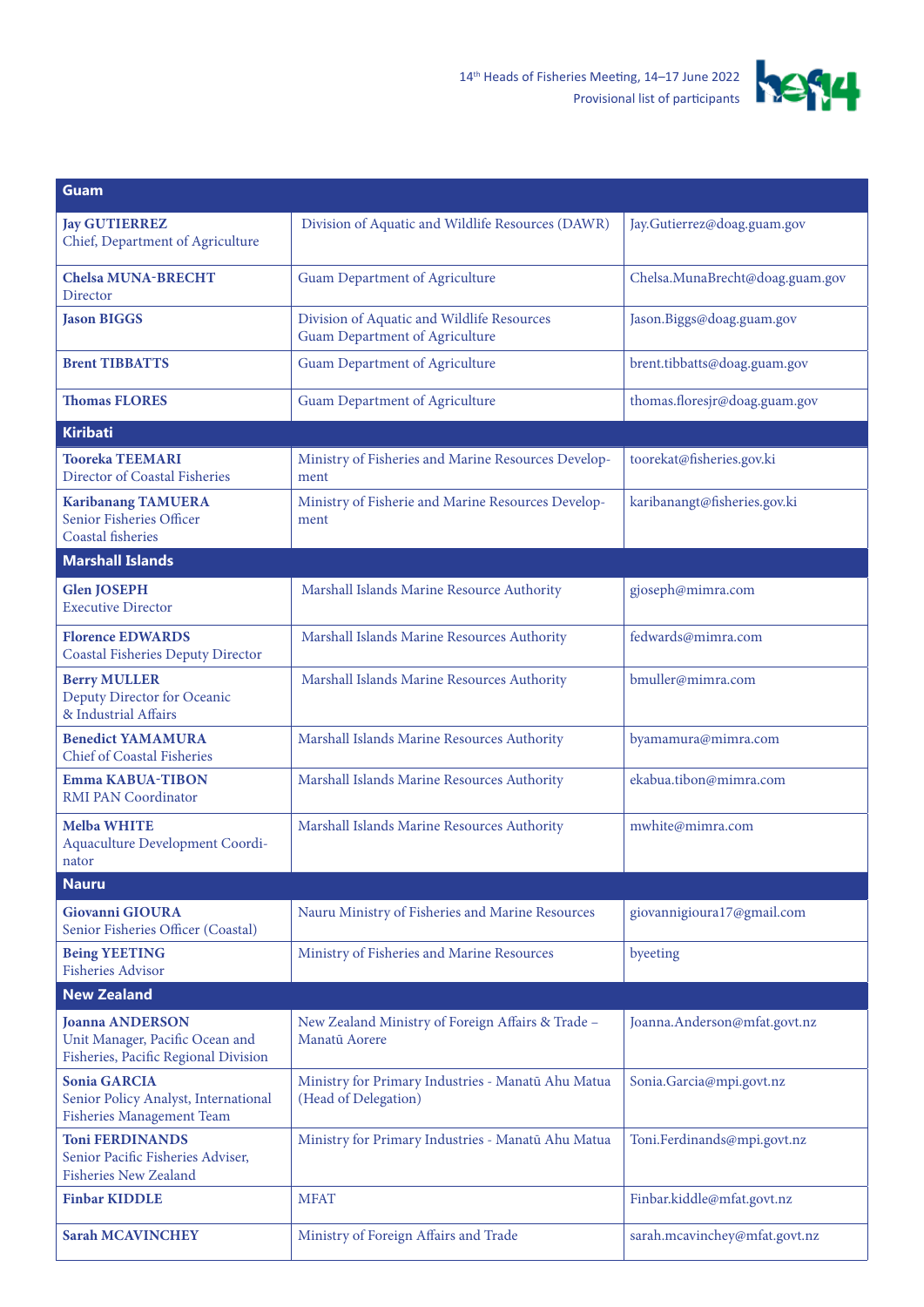## 14th Heads of Fisheries Meeting, 14–17 June 2022 Provisional list of participants



| <b>Niue</b>                                                                    |                                                                                   |                                |
|--------------------------------------------------------------------------------|-----------------------------------------------------------------------------------|--------------------------------|
| <b>Poi OKESENE</b><br>Director                                                 | Department of Agriculture, Forestry & Fisheries                                   | Poi.Okesene@mail.gov.nu        |
| <b>Launoa GATAUA</b><br>Principal Fisheries Officer                            | Department of Agriculture, Forestry & Fisheries                                   | Launoa.Gataua@mail.gov.nu      |
| <b>Greg HARDING</b><br>Senior Fisheries Officer                                | Department of Agriculture, Forestry & Fisheries,<br>Ministry of Natural Resources | Gregory.Harding@mail.gov.nc    |
| <b>Nouvelle-Calédonie</b>                                                      |                                                                                   |                                |
| Mickaël LERCARI<br>Ingénieur pêche et environnement                            | Gouvernement de la Nouvelle-Calédonie<br>(SPNMCP)                                 | mickael.lercari@gouv.nc        |
| <b>Manuel DuCROCQ</b><br>Chef du SPNMCP                                        | Gouvernement de la Nouvelle-Calédonie<br>(SPNMCP)                                 | manuel.ducrocq@gouv.nc         |
| <b>Bernard FAO</b><br>Responsable du bureau des pêches                         | Province Sud (DDDT)                                                               | bernard.fao@province-sud.nc    |
| <b>Yvy DOMBAL</b><br>Chargée de filière pêches                                 | Province Nord (DDEE)                                                              | y.dombal@province-nord.nc      |
| <b>Hugues CHARRON</b>                                                          | Eudanla                                                                           | eudanla@eudanla.nc             |
| <b>Palau</b>                                                                   |                                                                                   |                                |
| <b>Percy RECHELLUUL</b><br><b>Fisheries Technician</b>                         | Bureau of Fisheries, MInistry of Agriculture,<br>Fisheries and the Envrionment    | pbrechelluul@gmail.com         |
| <b>Kathleen SISSIOR</b><br><b>Fisheries Policy Advisor</b>                     | Bureau of Fisheries, Ministry of Agriculture,<br>Fisheries and the Environment    | utau.sisior@gmail.com          |
| <b>Papua New Guinea</b>                                                        |                                                                                   |                                |
| <b>Thomas USU</b><br>Head of delegation                                        | National Fisheries Authority                                                      | tusu@fisheries.gov.pg          |
| <b>Angela KWAPENA</b>                                                          | National Fisheries Authority                                                      | akwapena@fisheries.gov.pg      |
| Sai UGUFA                                                                      | National Fisheries Authority                                                      | sai.ugufa@gmail.com            |
| Polynésie française                                                            |                                                                                   |                                |
| <b>Georges REMOISSENET</b><br>chef de la Cellule Innovation et<br>Valorisation | Directions de ressources marines                                                  | georges.remoissenet@drm.gov.pf |
| <b>Samoa</b>                                                                   |                                                                                   |                                |
| Su'a Ulusapeti TIITII<br>Principal Fisheries Officer                           | Ministry of Agriculture and Fisheries (MAF)                                       | sapeti.tiitii@maf.gov.ws       |
| <b>Taua Autalavou TAUA</b><br>Principal Fisheries Officer                      | Ministry of Agriculture and Fisheries (MAF)                                       | autalavou.taua@maf.gov.ws      |
| <b>Solomon Islands</b>                                                         |                                                                                   |                                |
| <b>Edward HONIWALA</b><br>Director of Fisheries<br>(Head of delegation)        | Ministry of Fisheries and Marine Resources                                        | EHoniwala@fisheries.gov.sb     |
| <b>Ivory AKAO</b><br>Deputy Director, Inshore Fisheries                        | Ministry of Fisheries and Marine Resources                                        | IAkao@fisheries.gov.sb         |
| <b>Tokelau</b>                                                                 |                                                                                   |                                |
| <b>Luisa NASERI-SALE</b><br>Planning and Policy Manager                        | Tokelau Fisheries Management Agency                                               | naserisale@gmail.com           |
| Solomua IONATANA<br><b>Licensing &amp; Access Manager</b>                      | Tokelau Fisheries Management Agency                                               | tualen@gmail.com               |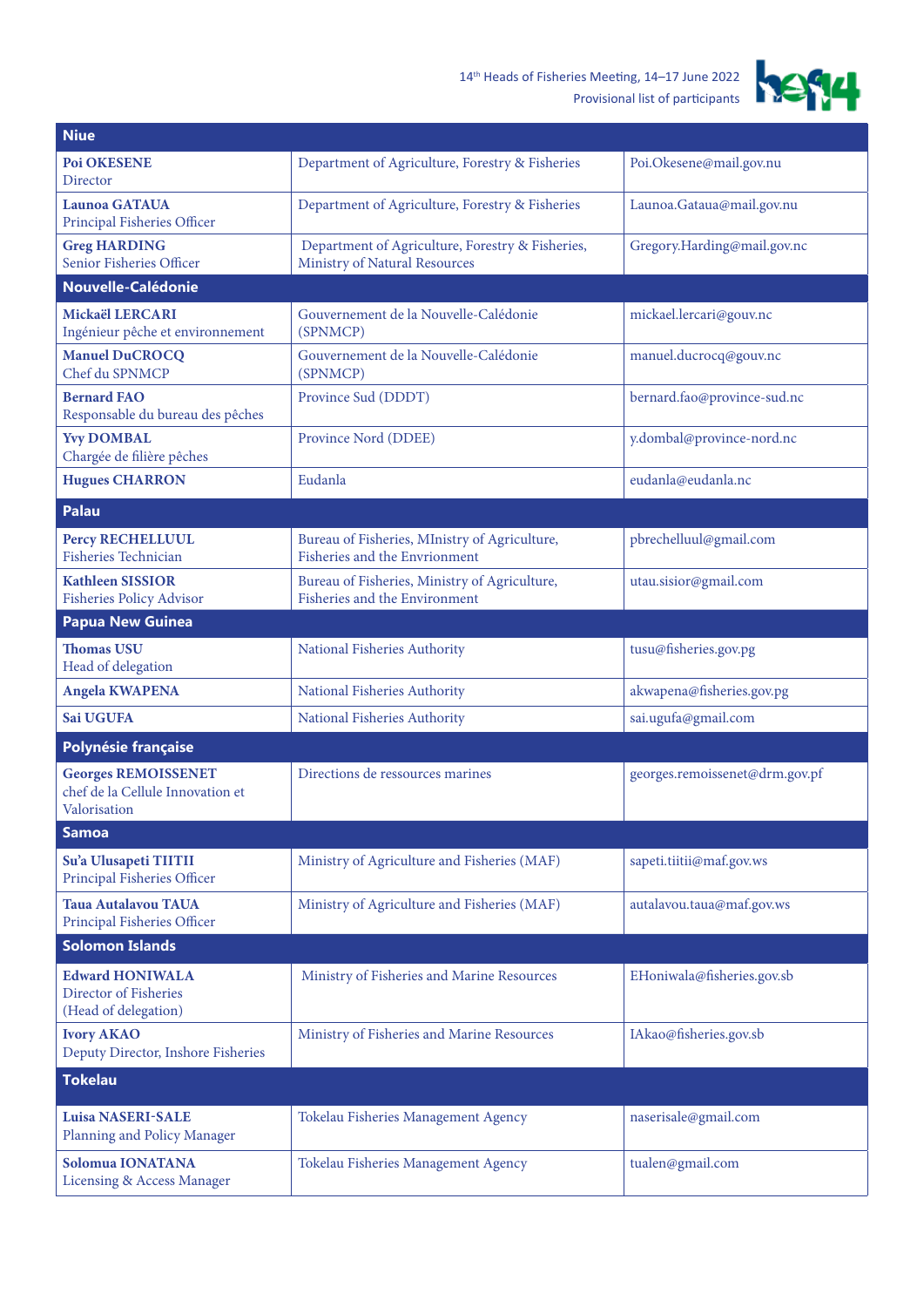

| <b>Tonga</b>                                                                      |                                                                                  |                             |
|-----------------------------------------------------------------------------------|----------------------------------------------------------------------------------|-----------------------------|
| Tuikolongahau HALAFIHI<br><b>Chief Executive Officer</b>                          | Ministry of Fisheries                                                            | supi64t@gmail.com           |
| <b>Poasi Fale NGALUAFE</b>                                                        | Ministry of Fisheries                                                            | poasif@tongafish.gov.to     |
| <b>Tuvalu</b>                                                                     |                                                                                  |                             |
| <b>Sam FINAKASO</b><br><b>Director</b>                                            | Ministry of Fisheries and Trade                                                  | samfinakaso70@gmail.com     |
| <b>Lale PETAIA</b><br>Ag. PFO Coastal Fisheries                                   | Ministry of Fisheries and Trade                                                  | tafauli7@gmail.com          |
| Lotokufaki PAKA KAITU                                                             | Ministry of Fisheries and Trade                                                  | tenanoraoi87@gmail.com      |
| <b>Mike BATTY</b><br><b>Fisheries Advisor</b>                                     | Minstry of Fisheries and Trade                                                   |                             |
| <b>United States of America</b>                                                   |                                                                                  |                             |
| <b>Tori SPENCE</b><br>Regional Aquaculture Coordinator<br>(Pacific Islands)       | <b>NOAA NMFS</b>                                                                 | tori.spence@noaa.gov        |
| <b>Iason PHILIBOTTE</b><br><b>International Fisheries Division Chief</b>          | <b>NOAA</b>                                                                      | jason.philibotte@noaa.gov   |
| <b>Leonard Alexander KAHL</b><br>Ph.D.<br><b>International Fisheries Division</b> | NOAA Fisheries - Pacific Islands Regional Office                                 | alex.kahl@noaa.gov          |
| <b>Sarah MALLOY</b><br>Deputy Regional Administrator                              | <b>NOAA</b>                                                                      | sarah.malloy@noaa.gov       |
| <b>Mathew KUPCHIK</b><br>Team Lead & Marine Resources<br>Advisor                  | <b>USAID</b>                                                                     | mkupchik@usaid.gov          |
| <b>Mark FOX</b><br>Fish and Wildlife Administrator                                | <b>NOAA National Marine Fisheries Service</b><br>Pacific Islands Regional Office | mark.r.fox@noaa.gov         |
| <b>Rebecca GUIEB</b><br>Regional Coastal and Marine Spe-<br>cialist               | <b>USAID</b>                                                                     | rguieb@usaid.gov            |
| <b>Richard FITZMAURICE</b>                                                        | US State Department (US Embassy Suva)                                            | FitzmauriceRG@state.gov     |
| <b>Vanuatu</b>                                                                    |                                                                                  |                             |
| Lucy JOY<br>Principal Data Manager                                                | Vanuatu Fisheries Department                                                     | ljoy@vanuatu.gov.vu         |
| <b>Ajay ARUDERE</b><br><b>Policy Manager</b>                                      | Vanuatu Fisheries Department                                                     | aarudere@vanuatu.gov.vu     |
| <b>June BRIAN</b><br>Manager Research and Aquaculture                             | Vanuatu Fisheries Department                                                     | jbmolitaviti@vanuatu.gov.vu |
| <b>George AMOS</b><br>Manager Development, FAD                                    | Vanuatu Fisheries Department                                                     | gamos@vanuatu.gov.vu        |
| <b>Sompert GEREVA</b>                                                             | Vanuatu Fisheries Department                                                     | sgereva@vanuatu.gov.vu      |
| <b>Wallis et Futuna</b>                                                           |                                                                                  |                             |
| <b>Bruno MUGNERET</b><br>Service de la Pêche et des Ressources<br><b>Marines</b>  | Direction des services de l'agriculture, de la foret et de<br>la pêche           | bruno.mugneret@agripeche.wf |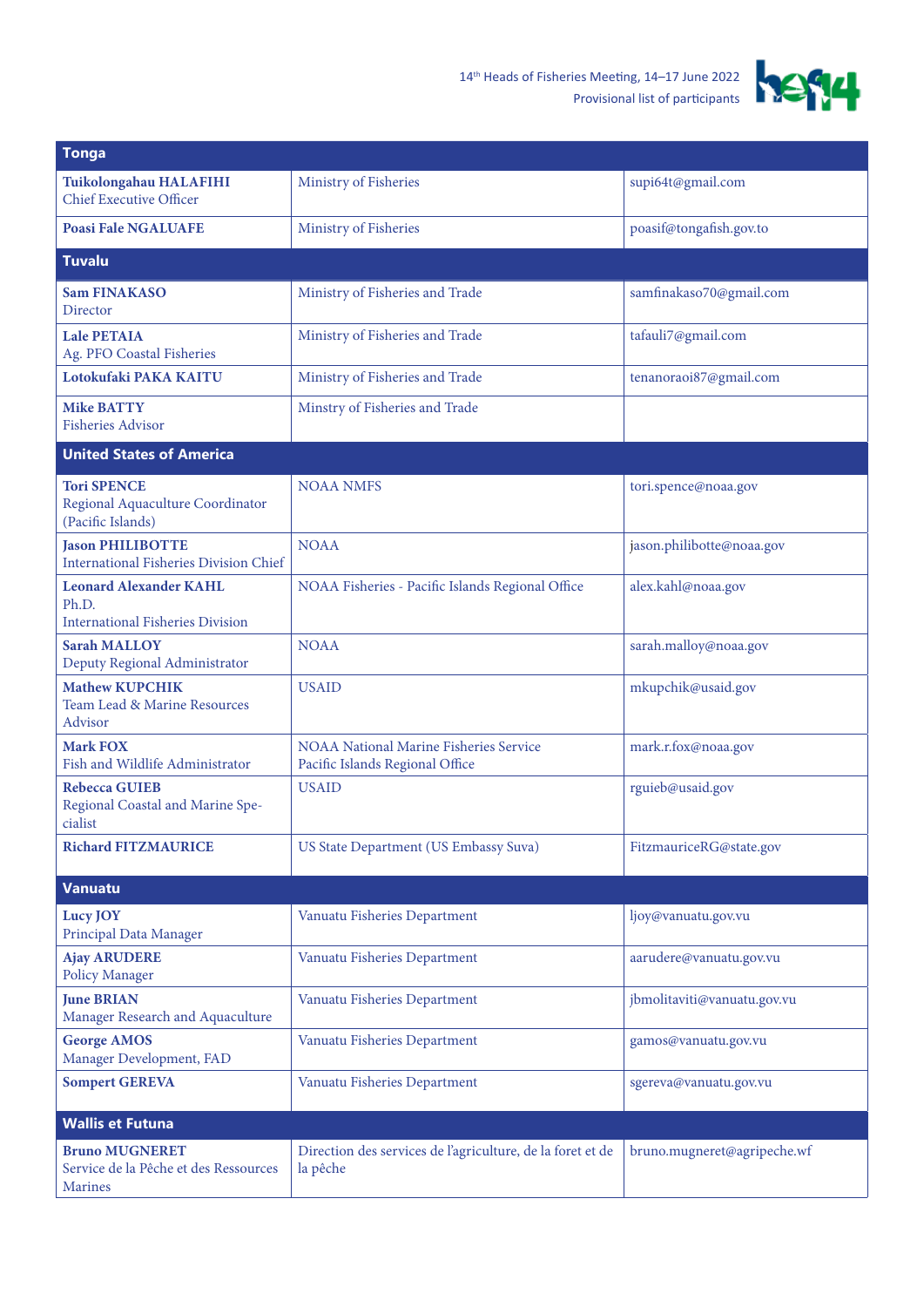

## **PARTNERS, RESOURCES, CONSULTANTS AND OBSERVERS**

|                                                                                                                               | <b>Australian National Centre for Ocean Resources and Security (ANCORS)</b>                       |                                 |
|-------------------------------------------------------------------------------------------------------------------------------|---------------------------------------------------------------------------------------------------|---------------------------------|
| <b>Dirk STEENBERGEN</b><br>Senior Research Fellow                                                                             | Australian National Centre for Ocean Resources and<br>Security (ANCORS), University of Wollongong | dirks@uow.edu.au                |
| <b>Ruth DAVIS</b><br>Masters Program Coordinator                                                                              | Australian National Centre for Ocean Resources and<br>Security (ANCORS), University of Wollongong | rdavis@uow.edu.au               |
| <b>Quentin HANICH</b><br><b>Fisheries Governance Programme</b><br>Leader                                                      | Australian National Centre for Ocean Resources and<br>Security (ANCORS), University of Wollongong | hanich@uow.edu.au               |
| <b>CBFD Convenor</b>                                                                                                          |                                                                                                   |                                 |
| <b>Kesaia TABUNAKAWAI</b>                                                                                                     | <b>CBFD Convenor / By Grace Consulting</b>                                                        | kesatabunakawai.33mal@gmail.com |
| cChange                                                                                                                       |                                                                                                   |                                 |
| <b>Scott RADWAY</b><br><b>Executive Director</b>                                                                              | cChange                                                                                           | scott@cchange4good.org          |
| <b>Conservation International / Center for oceans</b>                                                                         |                                                                                                   |                                 |
| <b>Johann BELL</b><br>Senior Director, Tuna fisheries                                                                         | Conservation International / Center for oceans                                                    | jbell@conservation.org          |
| <b>Linda BERCUSSON</b><br>Manager, Pacific-Arctic Partnership                                                                 | <b>Conservation International</b>                                                                 | lbercusson@conservation.org     |
| FAO Sub-regional Officer for the Pacific (SAP)                                                                                |                                                                                                   |                                 |
| <b>Mele TAUTI</b><br>Small-scale fisheries and aquaculture<br>consultant                                                      | FAO Sub-regional Officer for the Pacific (SAP)                                                    | mele.tauati@fao.org             |
| <b>Forum Fisheries Agencies</b>                                                                                               |                                                                                                   |                                 |
| <b>Hugh WALTON</b><br>FFA Oceanic Fisheries Management<br>Project Adviser                                                     | Forum Fisheries Agencies                                                                          | hugh.walton@ffa.int             |
| <b>Lianos TRIANTAFILLOS</b><br><b>Fisheries Management Adviser</b>                                                            | Forum Fisheries Agencies                                                                          | lianos.triantafillos@ffa.int    |
| <b>Michael HONETH</b><br><b>Fisheries Management Adviser</b>                                                                  | Forum Fisheries Agencies                                                                          | michael.honeth@ffa.int          |
| <b>Reuben SULU</b>                                                                                                            | Forum Fisheries Agencies                                                                          | reuben.sulu@ffa.int             |
| <b>LMMA Network International</b>                                                                                             |                                                                                                   |                                 |
| <b>Teri TUXSON</b><br>Network Assistant Coordinator                                                                           | <b>LMMA</b> Network International                                                                 | teri@lmmanetwork.org            |
| <b>Alifereti TAWAKE</b><br>Network Council Chair                                                                              | <b>LMMA Network International</b>                                                                 | alifereti@lmmanetwork.org       |
| National Institute of Water & Atmospheric Research Ltd (NIWA)                                                                 |                                                                                                   |                                 |
| Dr. Bradley MOORE<br>Fisheries Scientist, Programme Lea-<br>der - International Fisheries<br>Group Manager - Fisheries Nelson | National Institute of Water & Atmospheric Research<br>Ltd (NIWA)                                  | Bradley.Moore@niwa.co.nz        |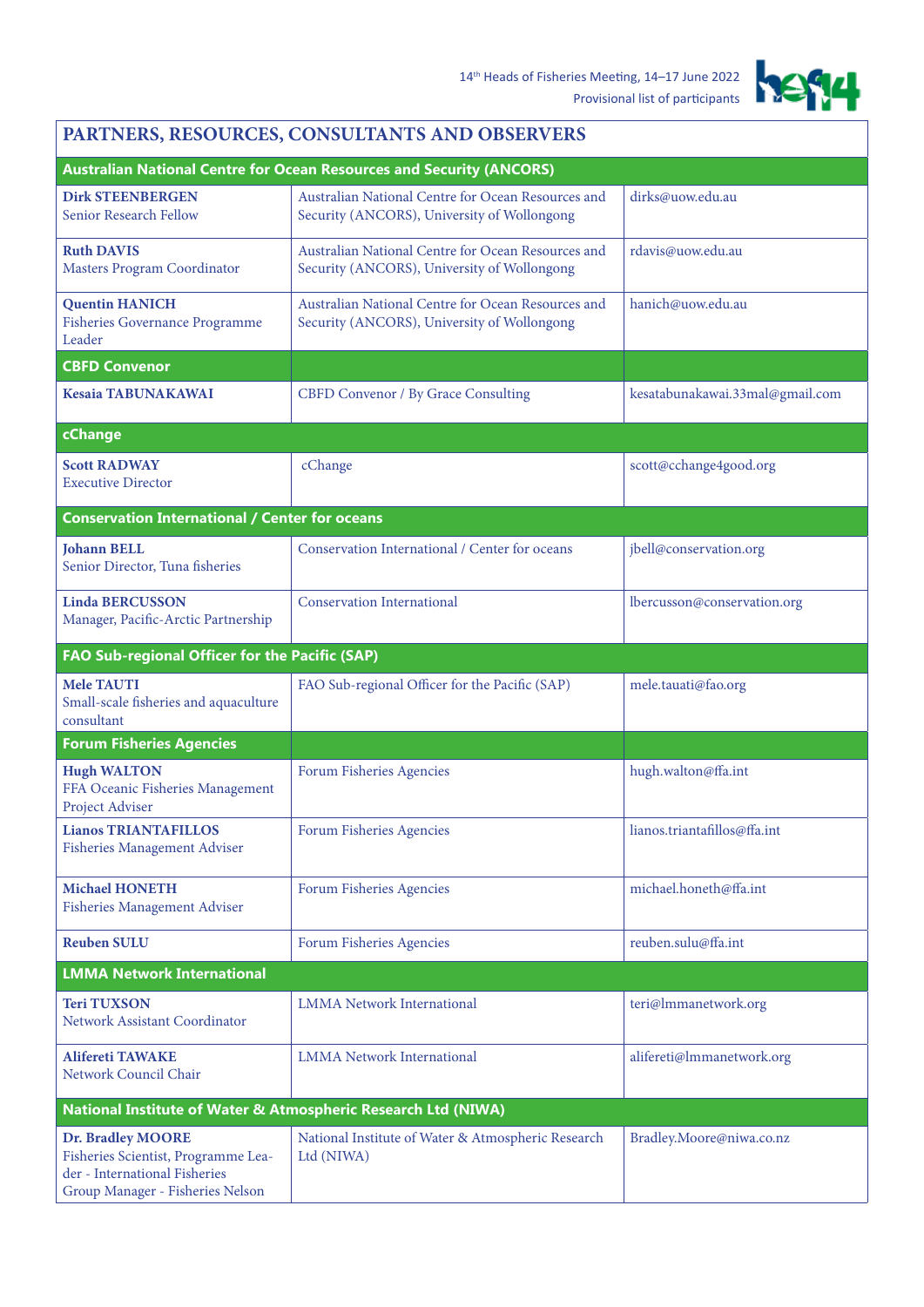

| <b>Pacific Islands Forum Secretariat</b>                                                            |                                                                   |                                |  |
|-----------------------------------------------------------------------------------------------------|-------------------------------------------------------------------|--------------------------------|--|
| <b>Salome TAUFA</b>                                                                                 | Pacific Islands Forum Secretariat                                 | Salomet@forumsec.org           |  |
| <b>Pacific Networks Limited</b>                                                                     |                                                                   |                                |  |
| <b>Alec WOODS</b><br>Director                                                                       | Pacific Networks Limited                                          | alecwoodsnz@gmail.com          |  |
| <b>Secretariat of the Pacific Regional Environment (SPREP)</b>                                      |                                                                   |                                |  |
| <b>Karen BAIRD</b><br><b>Threatened and Migratory Species</b><br>Advisor                            | Secretariat of the Pacific Rregional Environment<br>(SPREP)       | karenb@sprep.org               |  |
| <b>Iamie DAVIES</b><br>Manager, By-catch and Integrated<br><b>Ecosystems Management Initiatives</b> | Secretariat of the Pacific Rregional Environment<br>(SPREP)       | jamied@sprep.org               |  |
| <b>The Nature Conservancy (TNC)</b>                                                                 |                                                                   |                                |  |
| <b>Trina LEBERER</b>                                                                                | The Nature Conservancy (TNC)                                      | tleberer@tnc.org               |  |
| University of Rhode Island (Our fish Our Future)                                                    |                                                                   |                                |  |
| <b>Peter FREEMAN</b>                                                                                | University of Rhode Island (Our fish Our Future)                  | pfreeman@uri.edu               |  |
| <b>USAID Our fish Our Future</b>                                                                    |                                                                   |                                |  |
| <b>Robert JIMMY</b>                                                                                 | <b>USAID Our fish Our Future</b>                                  | rjimmy@ourfish.crcuri.org      |  |
| <b>Waitt Institute</b>                                                                              |                                                                   |                                |  |
| Dr. Javier CUETOS-BUENO<br>Fisheries Advisor of Blue Prosperity<br>Micronesia (BPM) - FSM           | <b>Waitt Institute</b>                                            | javiercuetos@gmail.com         |  |
| <b>Western and Central Pacific Fisheries Commission (WCPFC)</b>                                     |                                                                   |                                |  |
| Dr SungKwon SOH<br><b>Science Manager</b>                                                           | Western and Central Pacific Fisheries Commission<br>(WCPFC)       | SungKwon.Soh@wcpfc.int         |  |
| <b>Feleti Penitala TEO</b><br><b>Executive Director</b>                                             | Western and Central Pacific Fisheries Commission<br>(WCPFC)       | Feleti.Teo@wcpfc.int           |  |
| Dr. Lara MANARANGI-TROTT<br><b>Compliance Manager</b>                                               | Western and Central Pacific Fisheries Commission                  | Lara.Manarangi-Trott@wcpfc.int |  |
| <b>Western Pacific Regional Fishery Management Council (WPRFMC)</b>                                 |                                                                   |                                |  |
| <b>Kitty SIMONDS</b><br><b>Executive Director</b>                                                   | Western Pacific Regional Fishery Management Coun-<br>cil (WPRFMC) | kitty.simonds@wpcouncil.org    |  |
| <b>Mark FITCHETT</b>                                                                                | Western Pacific Regional Fishery Management Coun-<br>cil (WPRFMC) | mark.fitchett@wpcouncil.org    |  |
| <b>World Bank Group</b>                                                                             |                                                                   |                                |  |
| <b>Nina DOETINCHEM</b>                                                                              | World Bank Group                                                  | ndoetinchem@worldbank.org      |  |
| <b>Xavier VINCENT</b><br>Lead Fisheries Specialist                                                  | World Bank Group                                                  | xvincent@worldbank.org         |  |
| Iretomiwa OLATUNJI                                                                                  | World Bank Group                                                  | iolatunji@worldbank.org        |  |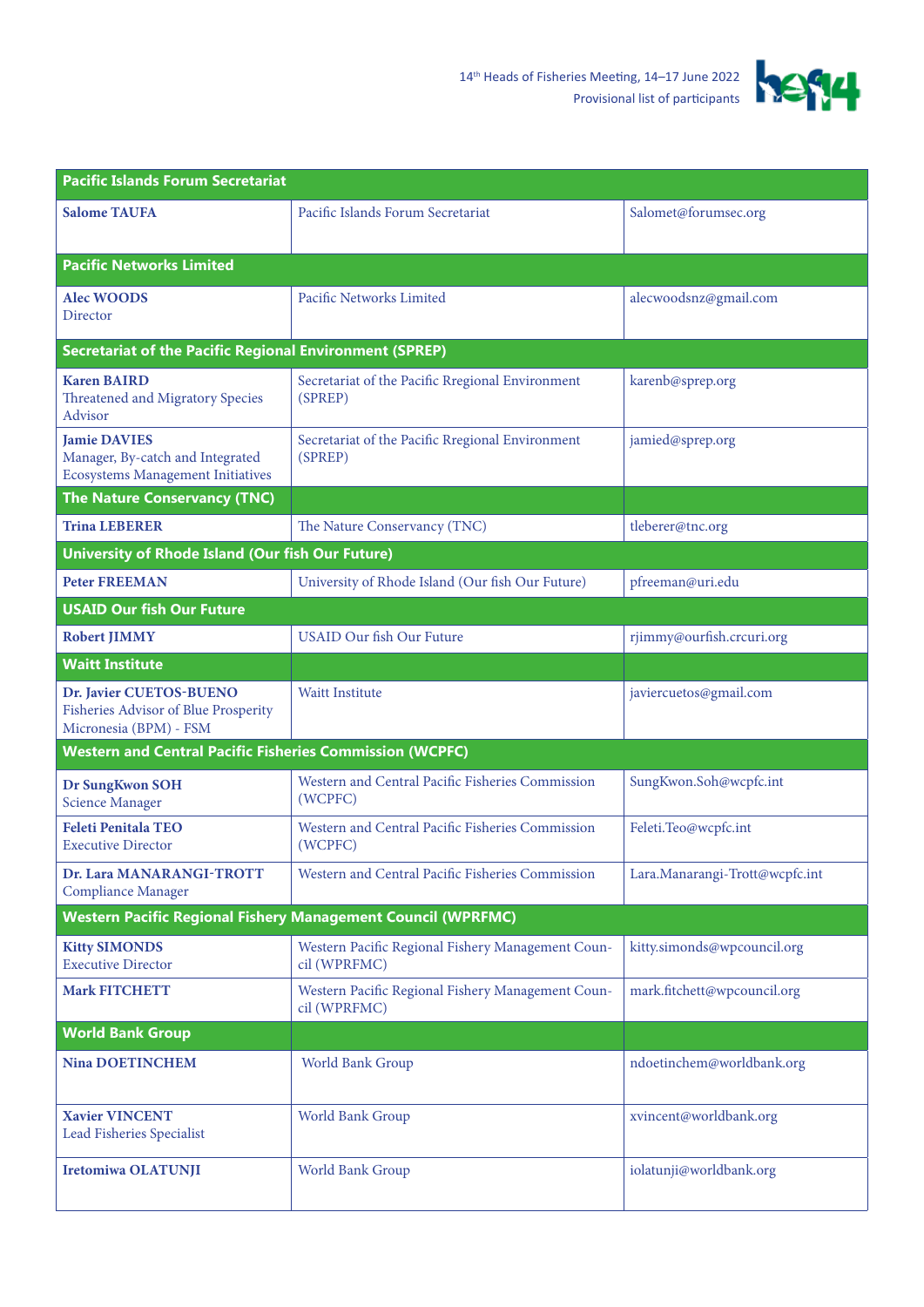

| <b>SPC STAFF</b>                                                                    |                       |
|-------------------------------------------------------------------------------------|-----------------------|
| <b>Fisheries, Aquaculture and Marine Ecosystems (FAME)</b>                          |                       |
| <b>Director's Office</b>                                                            |                       |
| <b>Neville SMITH</b><br>Director FAME                                               | nevilles@spc.int      |
| <b>Terry OPA</b><br>Team Leader - Planning monitoring, evaluation and learning      | terryo@spc.int        |
| <b>Elena SHISHKOVA</b><br>Monitoring, Evaluation and Learning Adviser               | elenas@spc.int        |
| <b>Toky RASOLOARIMANANA</b><br><b>Communication Officer</b>                         | tokyr@spc.int         |
| <b>Natalie TERRIER</b><br>Senior Administrative Assistant                           | nataliet@spc.int      |
| Sonia SCHUTZ-RUSSELL<br>Programme Planning Officer                                  | soniasr@spc.int       |
| <b>Aymeric DESURMONT</b><br><b>Fisheries Information Specialist</b>                 | AymericD@spc.int      |
| <b>Boris COLAS</b><br>Technical Assistant (Graphic Design)                          | Borisc@spc.int        |
| <b>Constance ODIARDO</b><br>Technical Assistant (Graphic Design)                    | constanceo@spc.int    |
| <b>Tracey HOLLEY</b><br>Scientific Networks and Knowledge Management Officer        | traceyh@spc.int       |
| <b>Laura MANRIQUE</b><br>Monitoring, Evaluation and Learning Officer                | lauram@spc.int        |
| <b>Hannah GILCHRIST</b><br><b>Evaluation and Resource Mobilisation Adviser</b>      | hannahg@spc.int       |
| <b>Collette BROWN</b><br>Programme Manager - Pacific Fisheries Leadership Programme | coletteb@spc.int      |
| <b>Coastal Fisheries &amp; Aquaculture Programme</b>                                |                       |
| <b>Andrew SMITH</b><br>Deputy Director Coastal Fisheries FAME                       | andrews@spc.int       |
| <b>Jamie WHITFORD</b><br>Mariculture Specialist                                     | jamiew@spc.int        |
| <b>Tim PICKERING</b><br><b>Inland Aquaculture Adviser</b>                           | TimP@spc.int          |
| <b>Ian BERTRAM</b><br>Coastal Fisheries Science and Management Adviser              | ianb@spc.int          |
| <b>Marie-Therese BUI</b><br>Project Administrator                                   | MarieThereseB@spc.int |
| <b>Thomas WAYARIDRI</b><br>Intern - FAME                                            | thomasw@spc.int       |
| <b>Andrew HALFORD</b><br>Senior Coastal Fisheries Scientist                         | andrewha@spc.int      |
| <b>Franck MAGRON</b><br>Coastal Fisheries Information and Database Manager          | FranckM@spc.int       |
| <b>Pauline BOSSERELLE</b><br><b>Coastal Fisheries Science Officer</b>               | paulineb@spc.int      |
| <b>Ariella D'ANDREA</b><br>Coastal Fisheries and Aquaculture Legal Adviser          | ariellad@spc.int      |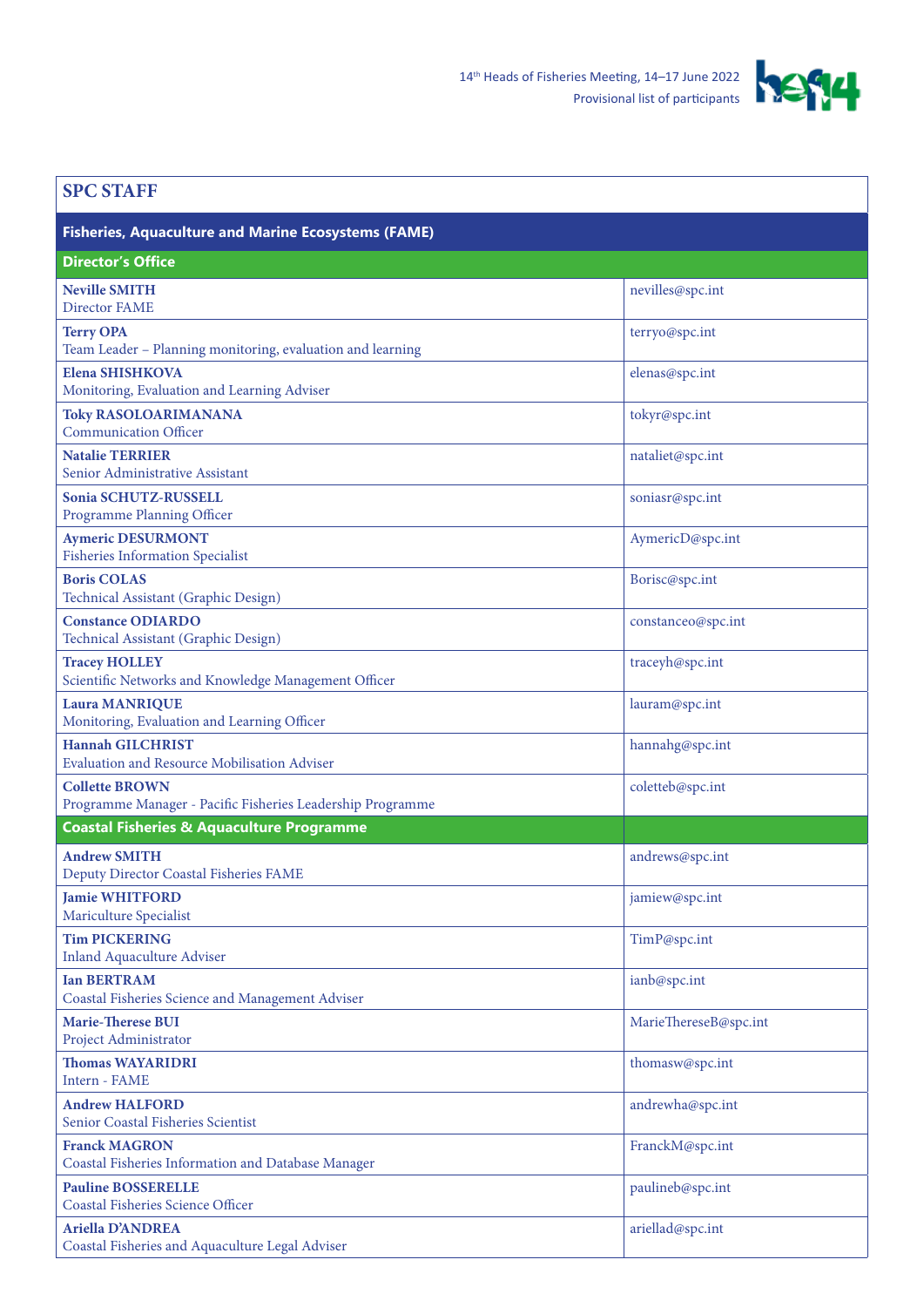

| <b>George SHEDRAWI</b><br><b>Coastal Fisheries Scientist</b>                                      | georges@spc.int    |
|---------------------------------------------------------------------------------------------------|--------------------|
| <b>Solene DEVEZ</b><br><b>Legal Research Assistant</b>                                            | solened@spc.int    |
| <b>Carolina Garcia IMHOF</b><br><b>Coastal Fisheries Social Scientist</b>                         | carolinag@spc.int  |
| <b>Ian FREEMAN</b><br>Coastal Fisheries and Aquaculture MCS&E Specialist                          | ianf@spc.int       |
| <b>Julie-Anne KERANDEL</b><br><b>Economic Specialist</b>                                          | julieannek@spc.int |
| Priya RACHNA<br><b>Fisheries Professional Officer</b>                                             | priyar@spc.int     |
| <b>Sebastien GISLARD</b><br>Research Assistant - FAME                                             | sebastieng@spc.int |
| <b>PEUMP</b>                                                                                      |                    |
| <b>Martin CHONG</b><br>PEUMP Programme Coordinator                                                | martinc@spc.int    |
| <b>Natalie MAKHOUL</b><br>Gender and Human Rights Specialist                                      | nataliemak@spc.int |
| <b>Valentina SPINEDI</b><br><b>Communication Officer</b>                                          | laurenr@spc.int    |
| <b>Nathalie DEMEILLIER</b><br><b>PEUMP Programme Assistant</b>                                    | nathaliede@spc.int |
| <b>Lauren ROBINSON</b><br><b>Communication Officer</b>                                            | laurenr@spc.int    |
| <b>Oceanic Fisheries Programme</b>                                                                |                    |
| <b>Graham PILLING</b><br><b>Deputy Director</b>                                                   | grahamp@spc.int    |
| <b>Jens KRUGER</b><br>Deputy Director Ocean and Maritime                                          | jensk@spc.int      |
| <b>Simon NICOL</b><br>Principal Fisheries Scientist (Fisheries & Ecosystem Monitoring & Analysis) | simonn@spc.int     |
| <b>Bruno LEROY</b><br><b>Fisheries Scientist (Ecosystem Monitoring)</b>                           | brunol@spc.int     |
| "Colley FALASI<br>Fisheries Observer Data Audit Analyst                                           | collyf@spc.int     |
| <b>Bruno DEPREZ</b><br>Systems development manager                                                | brunod@spc.int     |
| <b>Peter WILLIAMS</b><br>Principal Fisheries Scientist (Data Mgmt)                                | PeterW@spc.int     |
| Siosifa FUKOFUKA<br><b>Observer Programme Training Coordinator</b>                                | SiosifaF@spc.int   |
| <b>Paul HAMER</b><br>Principal Fisheries Scientist                                                | paulh@spc.int      |
| <b>Malo HOSKEN</b><br>Regional ER and EM Coordinator                                              | maloh@spc.int      |
| <b>Andrew HUNT</b><br>Data Analyst"                                                               | andrewh@spc.int    |
| <b>Lauriane ESCALLE</b><br><b>Fisheries Scientist"</b>                                            | laurianee@spc.int  |
| "Eparama LOGANIMOCE<br><b>Regional ER Technical Coordinator"</b>                                  | EparamaL@spc.int   |
| Samasoni SAUNI<br>Regional Coordinator, GEF Pacific Ridge to Reef Programme                       | samasonis@spc.int  |

J.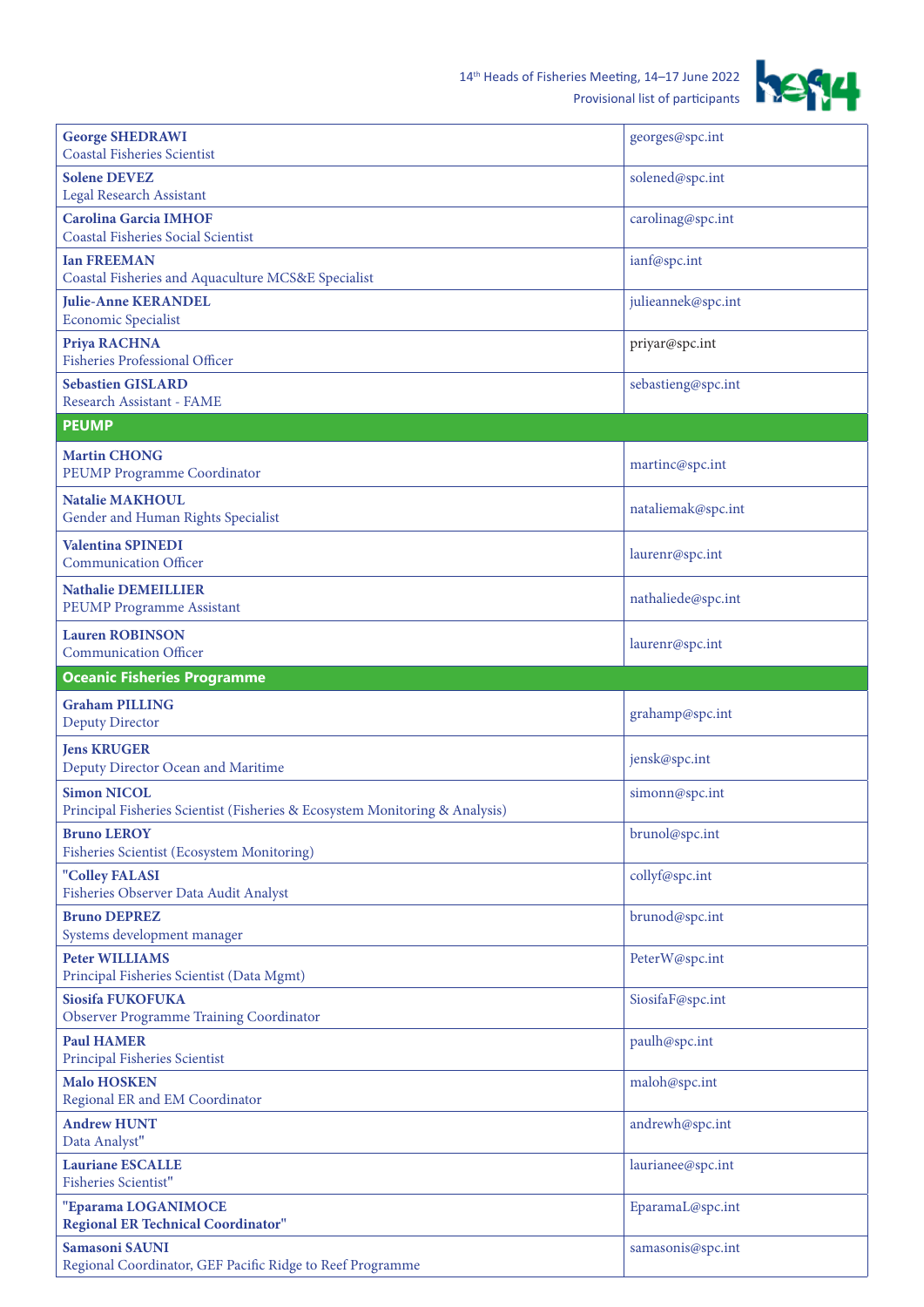

| <b>Shalvindra PRASAD</b><br><b>Analyst Developer</b>                                               | shalvindrap@spc.int |
|----------------------------------------------------------------------------------------------------|---------------------|
| <b>Naiten PHILLIP</b><br>Pacific Island Fisheries Professional - FEMA                              | bradleyp@spc.int    |
| <b>Benoit POHL</b><br>Senior Analyst Developer                                                     | benoitp@spc.int     |
| <b>William HAMPTON</b><br>Chief Scientist"                                                         | johnh@spc.int       |
| <b>Timothy PARK</b><br>Observer Programme Advisor                                                  | timothyp@spc.int    |
| <b>Jed MACDONALD</b><br>Senior Fisheries Scientist                                                 | JedM@spc.int        |
| <b>Pacific Community Center for Oceanic Science</b>                                                |                     |
| <b>Jerome AUCAN</b><br>Head of the Pacific Community Center for Oceanic Science (PCCOS)            | jeromea@spc.int     |
| <b>Climate Change Environmental Sustainability Programme</b>                                       |                     |
| <b>Matthieu JUNCKER</b><br>Coordonnateur 15 egional Pêche côtière et aquaculture du projet PROTÉGE | matthieuj@spc.int   |
| <b>Strategy Performance and Learning</b>                                                           |                     |
| <b>Emily SHARP</b><br>Director, Strategy, Performance and Learning                                 | emilys@spc.int      |
| <b>Connie DONATO-HUNT</b><br>Team Leader - Monitoring and Evaluation and Learning                  | connied@spc.int     |
| <b>Sarah MECARTNEY</b><br>Strategy advisor                                                         | sarahm@spc.int      |
| <b>Kristel GRIFFITHS</b><br>Planning Officer                                                       | kristelg@spc.int    |
| <b>Edward BOYDELL</b><br>Programming, Design and Learning Adviser                                  | edwardb@spc.int     |
| <b>Dean SOLOFA</b><br><b>Programming Advisor</b>                                                   | deans@spc.int       |
| <b>Christina HAZELMAN</b><br>Communication for Impact Officer                                      | ChristinaH@spc.int  |
| <b>Miriama RAIKOTI</b><br>Planning advisor                                                         | miriamar@spc.int    |
| <b>Kolianita ALFRED</b><br><b>MEL Advisor</b>                                                      | kolianitaa@spc.int  |
| <b>Coralie CABA</b><br>Intern - Food System Program"                                               | coraliec@spc.int    |